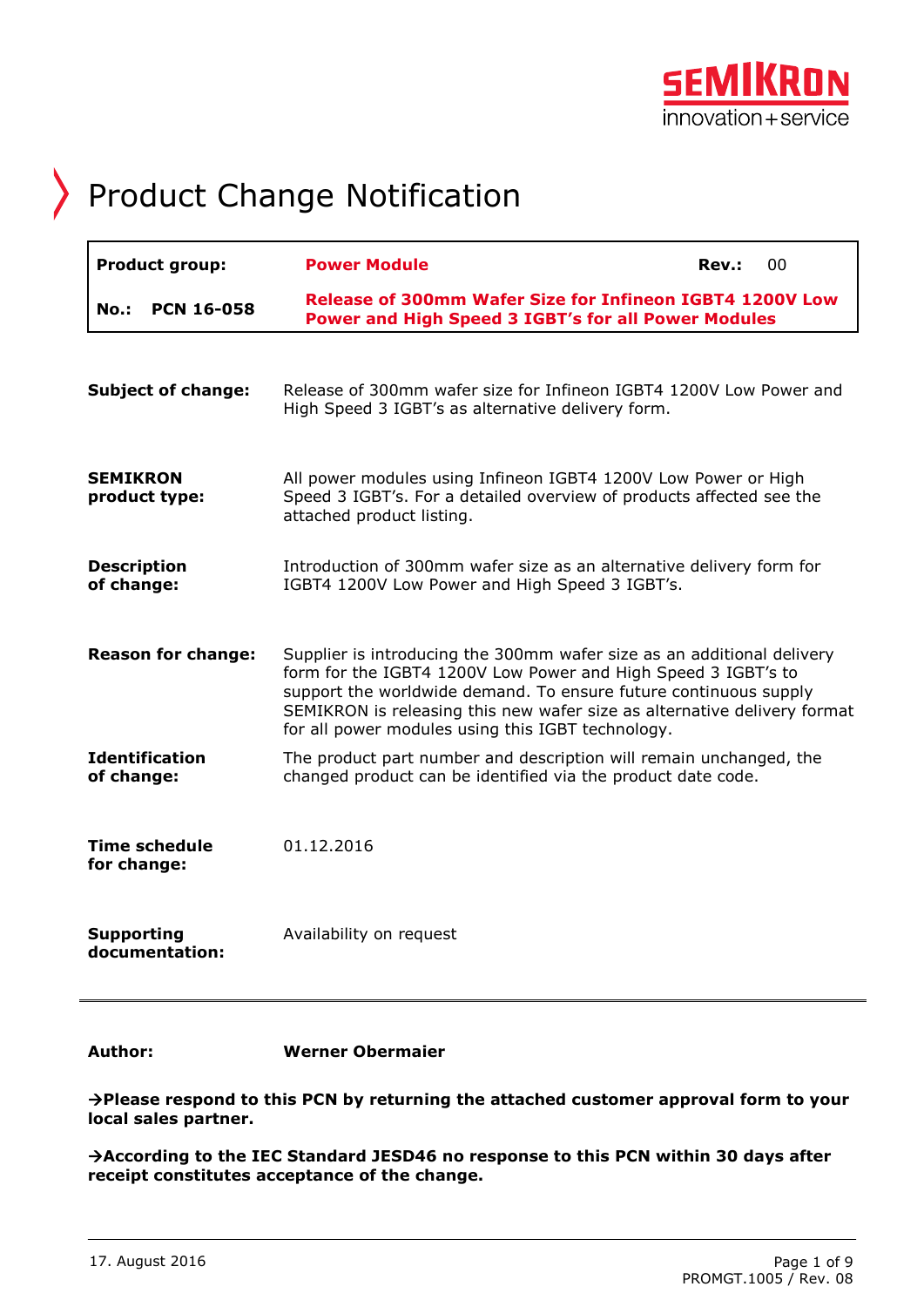

## **Qualification Plan:**

|                | No. Test                                                                                                | <b>IGBT4 1200V LoPo</b> |
|----------------|---------------------------------------------------------------------------------------------------------|-------------------------|
|                |                                                                                                         | 300mm Wafer*            |
| $\mathbf{1}$   | Dynamic characteristics                                                                                 | <b>PASSED</b>           |
|                | $[E_{on}, E_{off}, dV_{CE}/dt, t_{d(on)}, t_{d(off)}, t_r, t_f; T=25^{\circ}C/150^{\circ}C]$            | ( /3)                   |
| $\overline{2}$ | <b>Short-circuit Safe Operating Test:</b>                                                               | <b>PASSED</b>           |
|                | [ $V_{DC}$ =800V; T=25°C/150°C; t <sub>sc</sub> =10µs]                                                  | ( / 2)                  |
| 3              | High temperature storage **                                                                             | Nov. 2016               |
|                | [T=150°C; t=1000h]                                                                                      | ( /3)                   |
| 4              | Low temperature storage **                                                                              | Nov. 2016               |
|                | $[T=.40°C; t=1000h]$                                                                                    | (72)                    |
| 5              | Thermal cycling **                                                                                      | Dec. 2016               |
|                | [500 cycles; T=-50°C  150°C]                                                                            | ( / 2)                  |
| 6              | High temperature reverse bias (HTRB) **                                                                 | Nov. 2016               |
|                | $[T_{\text{vimax}} = 95\% \ T_{\text{imax}}; V_{\text{CE}} = 95\% V_{\text{CEnom}} = 1140V; t = 1000h]$ | ( / 20)                 |
| 7              | High temperature gate stress (HTGS) **                                                                  | Nov. 2016               |
|                | $[T_{\text{vimax}} = 175^{\circ}C; V_{\text{GE}} = +/-20V; t = 1000h]$                                  | (74)                    |
| 8              | Power cycling                                                                                           | Dec. 2016               |
|                | [ΔT=70K; DC; T <sub>imin</sub> =80°C]                                                                   | ( / 4)                  |
| 9              | High temperature, high humidity reverse bias (H3TRB) **                                                 | Dec. 2016               |
|                | [T=85°C; rH=85%; $V_{CF}$ =960V; t=1000h]                                                               | ( / 20)                 |

\*) quantity based on modules under test

\*\*) based on IGBT4 1200V MePo 300mm Wafer qualification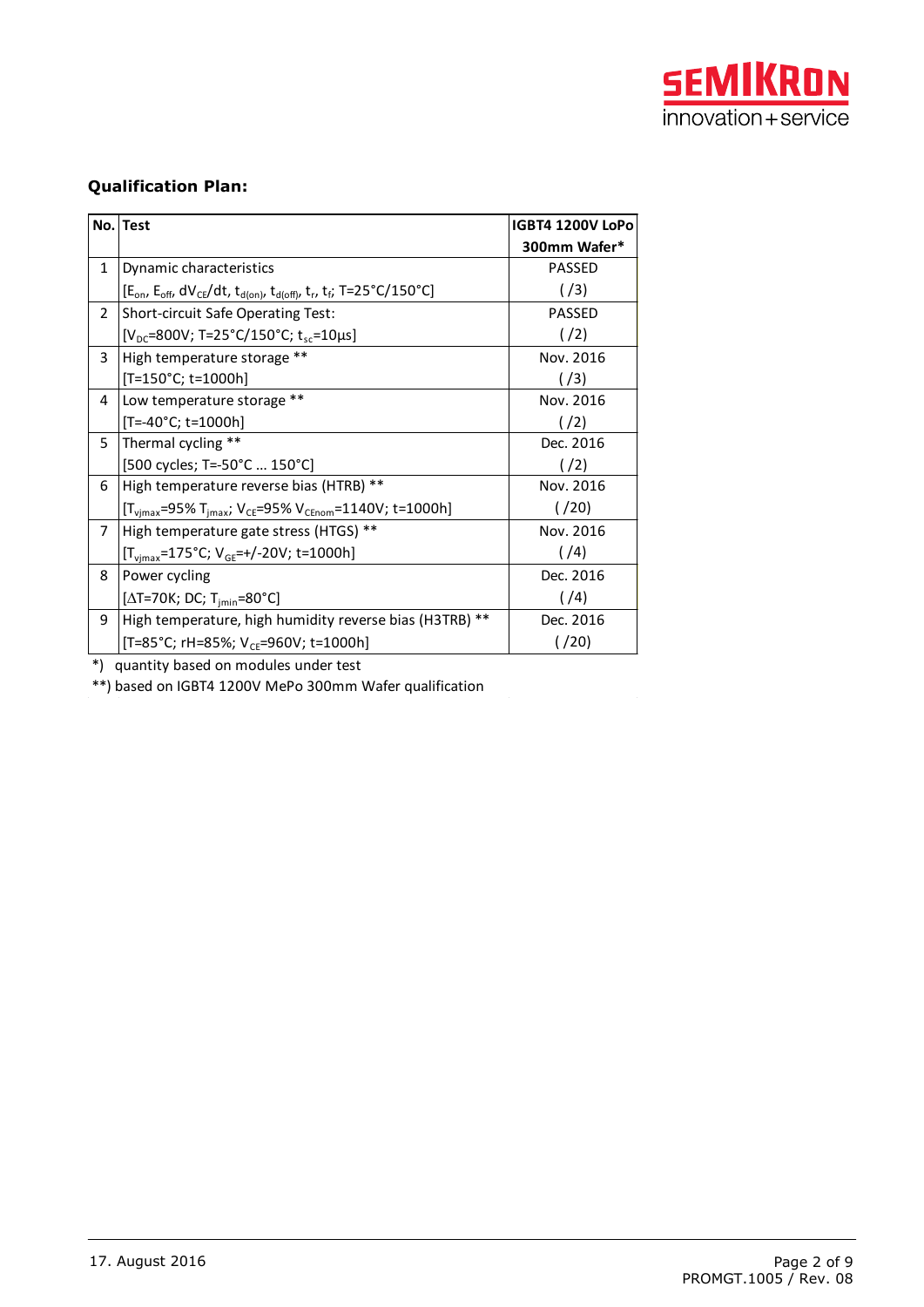

#### **Order Number: Product Description: Order Number: Product Description:** SEMiX105GD12T4 **24915290** SK 75 GAL 12T4 SEMIX155GD12T4 **24916340** SK 75 GAL 12T4 SEMiX202GB12T4s **1254915300** SK 75 GAR 12T4 SEMiX302GB12T4s **24914920** SK 75 GB 12T4 T SEMiX453GAL12T4s **24914790** SK 75 GD 12T4 T SEMiX453GB12T4s **24919730** SK 95 GAB 06 UF SEMiX604GB12T4s **24920560** SK100FLI12F4TF1 SEMiX604GB12T4v6 | **24920560** SK100FLI12F4TF1 SK 10 DGDL 12T4 ET **24920361** SK100TMLI12F4TD1p SK 10 GD 12T4 ET **24920181** SK10GD12T4ETp SK 10 GHR 12T4 II **24920021** SK150TMLI12F4Tp SK 100 GB 12T4 T **24920340** SK160TMLI12F4TF1 SK 100 GD 12T4 T **24920370** SK161TMLI12F4TF1 SK 100 GH 12T4 T **24919781** SK25DGD12T4Tp SK 100 GH 12T4TYK **24919631** SK25GD12T4ETp SK 120 GB 12F4 T **24919891** SK35DGD12T4Tp SK 15 DGDL 12T4 ET **24920481** SK35GAMA12T4SCp SK 15 DGDL 12T4 ETK **24920811** SK35GD12T4ETp SK 15 GD 12T4 ET **24920041** SK35MLI12T4p SK 150 BGA 12T4 **24920161** SK40DGRT12F4SCp SK 150 DGL 12T4 **24920330** SK40GLEF12F4TF1 SK 25 DGDL 12T4 T **24920460** SK41GLEF12F4TF1 SK 25 GAR 12F4 TSC **24919181** SK50GD12T4Tp SK 25 GB 12T4 **24919810** SK50GLLE12F4TpF0 SK 25 GD 12T4 ET **24920011** SK70MLI12T4Tp SK 25 GH 12T4 **24919341** SK75GD12T4Tp SK 35 BGB 12T4 **24920170** SK80GD12F4T SK 35 DGDL 12T4 T **24919930** SK80TMLI12F4TF0H SK 35 GAL 12T4 **24920111** SK80TMLI12F4Tp SK 35 GAR 12T4 **24919800** SK80TMLI12F4TpF0 SK 35 GB 12T4 **24920030** SK81TMLI12F4TF0 SK 35 GD 12T4 **07916600** SKD 116/12-L105 SK 35 GD 12T4 ET **07916640** SKD 116/12-L140 SK 35 GLF 12T4 T **07916610** SKD 116/16-L105 SK 50 DGDL 12T4 T **07916650** SKD 116/16-L140 SK 50 GB 12T4 T **07916620** SKD 146/12-L105 24914940 | SK 50 GD 12T4 T | 07916660 | SKD 146/12-L140 T4 SK 50 GH 12T4 T **07916630** SKD 146/16-L105 SK 75 BGA 12T4 **07916670** SKD 146/16-L140 T4

#### **List of affected products – sorted by Product Description:**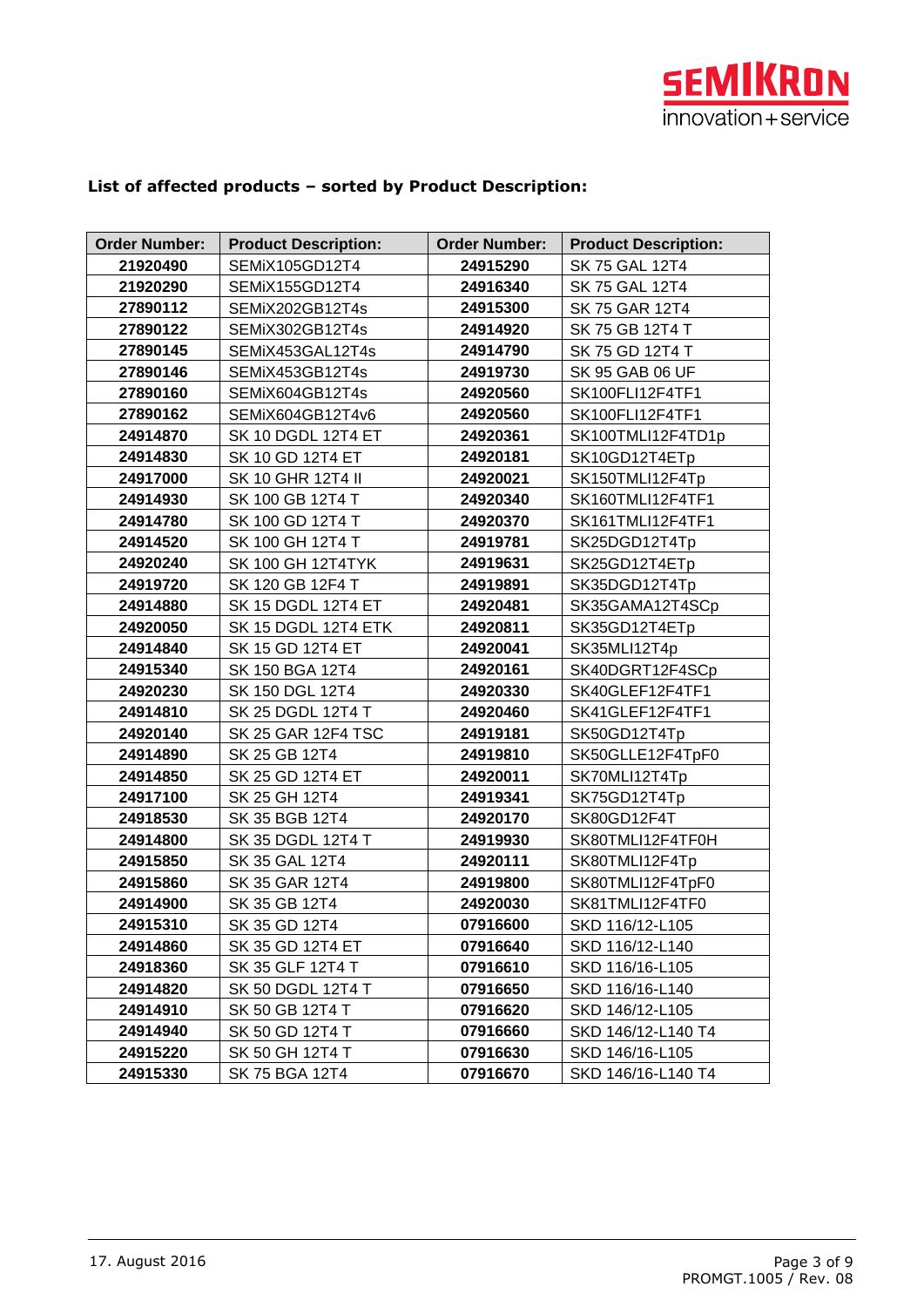

| <b>Order Number:</b> | <b>Product Description:</b> | <b>Order Number:</b> | <b>Product Description:</b> |
|----------------------|-----------------------------|----------------------|-----------------------------|
| 07919320             | SKD 146/16-L140T4T          | 25241213             | SKiiP 24GB12T4V1            |
| 07916590             | SKD146/16L140T4             | 25231420             | SKiiP 24NAB12T4V1           |
| 21916830             | SKD50GAL12T4D               | 25261420             | SKiiP 24NAB12T4V1           |
| 07916680             | SKDH 116/08-L105            | 25231560             | SKiiP 24NAB12T4V10          |
| 07916690             | SKDH 116/12-L105            | 25238100             | SKiiP 24NAB12T4V2           |
| 07916730             | SKDH 116/12-L140            | 20338450             | SKiiP 25AC12T4T10           |
| 07916700             | SKDH 116/16-L105            | 25231550             | SKiiP 25AC12T4V1            |
| 07916740             | SKDH 116/16-L140            | 25231700             | SKiiP 25BBS12T4V1           |
| 07916710             | SKDH 146/12-L105            | 25232670             | <b>SKiiP 26 AC12T4V2</b>    |
| 07916750             | SKDH 146/12-L140            | 25231400             | SKiiP 26AC12T4V1            |
| 07916720             | SKDH 146/16-L105            | 25231620             | SKiiP 26AC12T4V1            |
| 07916760             | SKDH 146/16-L140            | 25261400             | SKiiP 26AC12T4V1            |
| 25232540             | SKiiP 03NAC12T4V1           | 25241223             | SKiiP 26GB12F4V1            |
| 25230210             | SKiiP 05ANB16V1             | 25241215             | SKiiP 26GB12T4V1            |
| 20338440             | SKiiP 10NAC12T4IT45         | 25232570             | SKiiP 26GH12T4V11           |
| 25231610             | SKiiP 11AC12T4V1            | 20228700             | SKiiP 30NAC12T4IT42         |
| 25231580             | SKiiP 11NAB12T4V1           | 20229700             | SKiiP 30NAC12T4IT42         |
| 25261580             | SKiiP 11NAB12T4V1           | 20228500             | SKiiP 31NAC12T4T42          |
| 25231590             | SKiiP 12AC12T4V1            | 20229500             | SKiiP 31NAC12T4T42          |
| 25232430             | SKiiP 12ACC12T4V10          | 20228600             | SKiiP 32NAC12T4T42          |
| 25231440             | SKiiP 12NAB12T4V1           | 20229600             | SKiiP 32NAC12T4T42          |
| 25261440             | SKiiP 12NAB12T4V1           | 25231760             | SKiiP 34ACS12T4V1           |
| 25231630             | SKiiP 13AC12T4V1            | 25231500             | SKiiP 34NAB12T4V1           |
| 20338385             | SKiiP 20NAC12T4IT42         | 25232870             | SKiiP 34NAB12T4V10          |
| 20339385             | SKiiP 20NAC12T4IT42         | 25231740             | SKiiP 35ACC12F4V1           |
| 20338390             | SKiiP 22NAC12T4IT42         | 25231750             | SKiiP 35ACS12T4V1           |
| 20339390             | SKiiP 22NAC12T4IT42         | 25231470             | SKiiP 35NAB12T4V1           |
| 25230740             | SKiiP 22NAS12F4V1           | 25261470             | SKiiP 35NAB12T4V1           |
| 20338460             | SKiiP 23AC12T4T10           | 25232850             | SKiiP 35TMLI12F4V2          |
| 20338470             | SKiiP 23AC12T4T48           | 25231480             | SKiiP 37AC12T4V1            |
| 25232520             | SKiiP 23AC12T4V1            | 25231570             | SKiiP 37NAB12T4V1           |
| 25262520             | SKiiP 23AC12T4V1            | 25261570             | SKiiP 37NAB12T4V1           |
| 25231510             | SKiiP 23ACC12T4V10          | 25231670             | SKiiP 37NAB12T4V10          |
| 25231410             | SKiiP 23NAB12T4V1           | 25232960             | SKiiP 37NAS12F4V1           |
| 25261410             | SKiiP 23NAB12T4V1           | 25231600             | SKiiP 38AC12T4V1            |
| 25231540             | SKiiP 23NAB12T4V10          | 25231090             | SKiiP 38AC12T4V2            |
| 25231460             | SKiiP 24AC12T4V1            | 25221490             | SKiiP 38NAB12T4V1           |
| 25261460             | SKiiP 24AC12T4V1            | 25231490             | SKiiP 38NAB12T4V1           |
| 25231520             | SKiiP 24ACC12T4V10          | 25261490             | SKiiP 38NAB12T4V1           |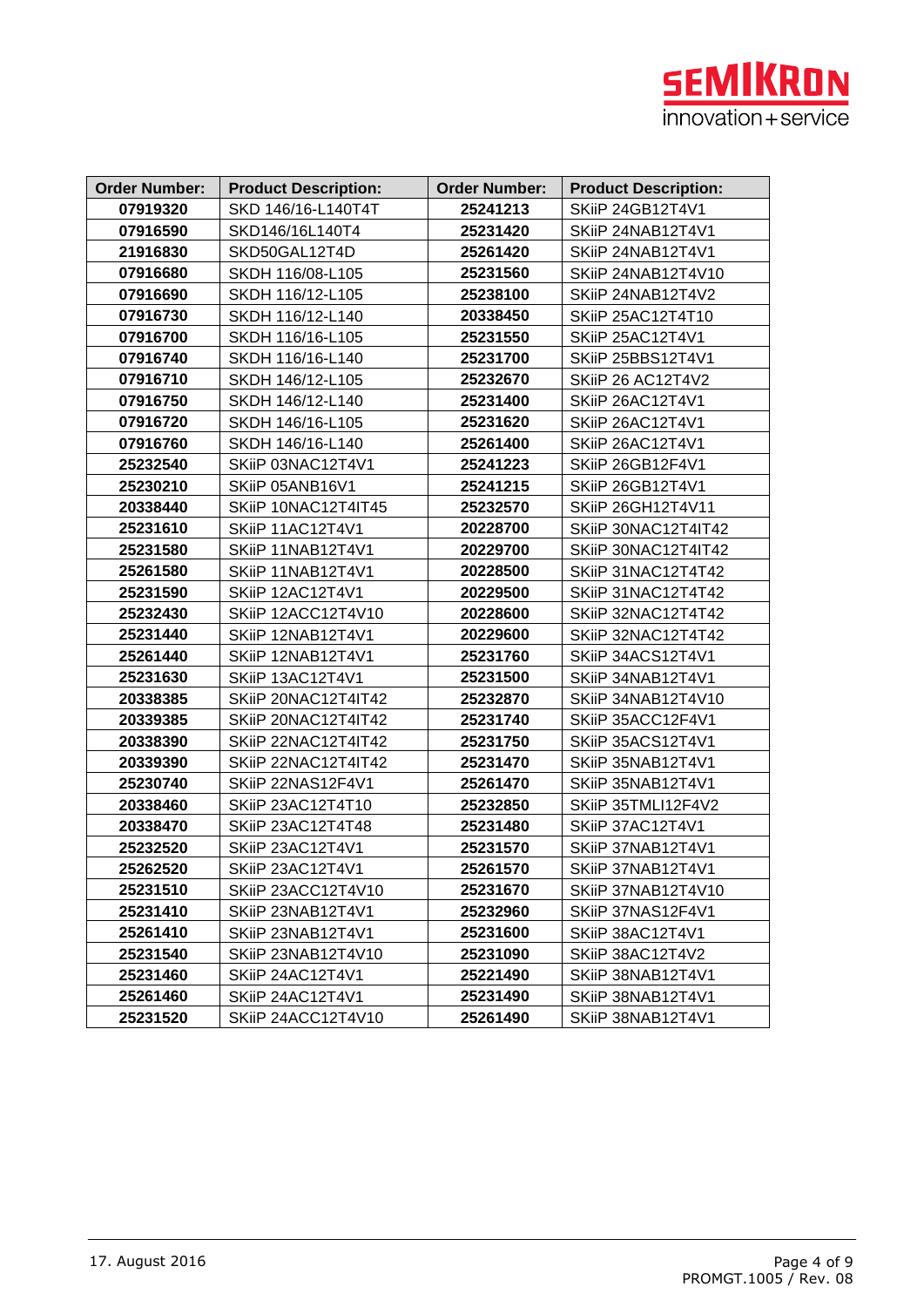

| <b>Order Number:</b> | <b>Product Description:</b> | <b>Order Number:</b> | <b>Product Description:</b> |
|----------------------|-----------------------------|----------------------|-----------------------------|
| 25231730             | <b>SKiiP 39AC12F4V19</b>    | 22892300             | SKM150GAL12T4               |
| 25231450             | SKiiP 39AC12T4V1            | 22892400             | SKM150GAR12T4               |
| 25261450             | SKiiP 39AC12T4V1            | 22892040             | SKM150GB12T4                |
| 25231640             | SKiiP 39AC12T4V10           | 22892050             | SKM150GB12T4G               |
| 25261640             | SKiiP 39AC12T4V10           | 21918850             | SKM150GB12T4GH13            |
| 25232630             | <b>SKiiP 39AC12T4V16</b>    | 22892530             | SKM150GB12T4GW              |
| 25231000             | <b>SKiiP 39AC12T4V21</b>    | 22892440             | <b>SKM150GM12T4</b>         |
| 25232770             | SKiiP 39GA12T4V1            | 22892450             | SKM150GM12T4D2              |
| 25230510             | SKiiP 39MLI12T4V1           | 22892460             | SKM150GM12T4G               |
| 20228289             | SKiiP 81AC12T4IST1          | 21918520             | <b>SKM152GA12T4</b>         |
| 20228288             | SKiiP 82AC12T4IST1          | 22892320             | <b>SKM200GAL12T4</b>        |
| 20225630             | SKiiP 82AC12T4IT1           | 22892060             | SKM200GB12T4                |
| 20225620             | SKiiP 82ANB15T40            | 22892069             | SKM200GB12T4SiC             |
| 20228283             | SKiiP 83 AC12T4IST1         | 22892220             | SKM200GB12T4SiC2            |
| 20228282             | SKiiP 83AC12T4IT1           | 22892470             | SKM200GM12T4                |
| 20225610             | SKiiP 83ANB15T40            | 21920260             | SKM25GD12T4DH8              |
| 25232860             | SKiiP12NAB12T4V10           | 22892120             | SKM300GA12T4                |
| 25231710             | SKiiP25AC12F4V19            | 22892330             | SKM300GAL12T4               |
| 25238110             | SKiiP25AC12T4V25            | 22892070             | SKM300GB12T4                |
| 25251400             | SKiiP26AC12T4V3             | 22892212             | SKM300GBD12T4               |
| 25232100             | SKiiP27AM12T4V1             | 22892480             | SKM300GM12T4                |
| 25232930             | SKiiP28BBC12F4V1            | 21916270             | SKM300TGL12T4               |
| 25232830             | SKiiP29TMLI12F4V1           | 22892100             | <b>SKM400GA12T4</b>         |
| 25231720             | SKiiP38AC12F4V19            | 22892310             | SKM400GAL12T4               |
| 25232920             | SKiiP39BBC12F4V1            | 22892410             | SKM400GAR12T4               |
| 25232780             | SKiiP39TMLI12T4V2           | 22892080             | SKM400GB12T4                |
| 23916500             | SKiM304GD12T4D              | 22892490             | SKM400GM12T4                |
| 23916140             | SKiM455GD12T4D1             | 22892096             | SKM450GB12T4                |
| 23916170             | SKiM455GD12T4DM1            | 22892290             | SKM50GAL12T4                |
| 23930170             | SKiM459GD12F4SC4            | 22892000             | SKM50GB12T4                 |
| 22892600             | SKM100GAL12T4               | 22892500             | SKM50GB12T4W                |
| 22892020             | SKM100GB12T4                | 22892110             | <b>SKM600GA12T4</b>         |
| 22892030             | SKM100GB12T4G               | 22892010             | SKM75GB12T4                 |
| 22892520             | SKM100GB12T4W               | 22892510             | SKM75GB12T4W                |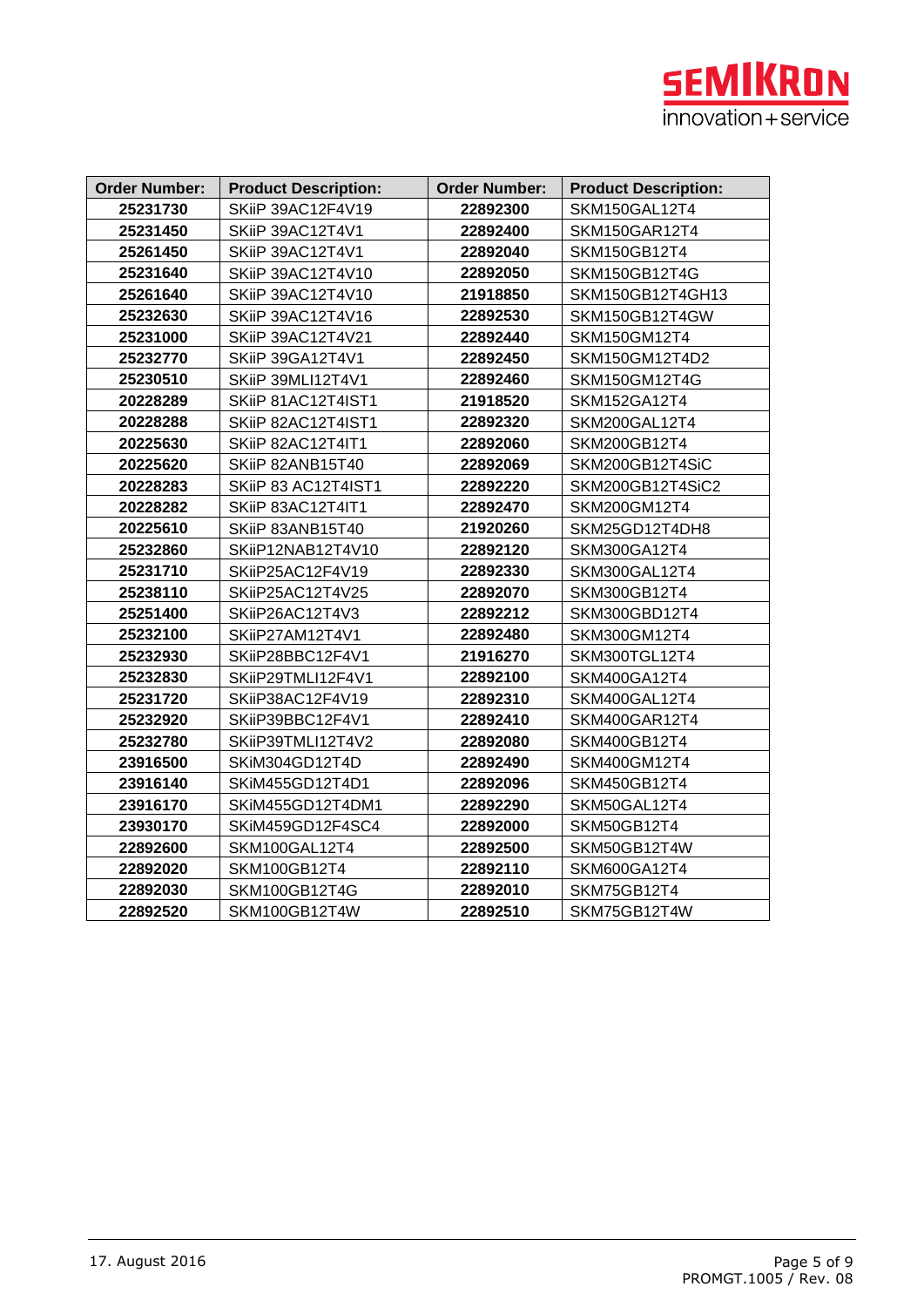

| <b>Order Number:</b> | <b>Product Description:</b> | <b>Order Number:</b> | <b>Product Description:</b> |  |
|----------------------|-----------------------------|----------------------|-----------------------------|--|
| 07916590             | SKD146/16L140T4             | 20339390             | SKiiP 22NAC12T4IT42         |  |
| 07916600             | SKD 116/12-L105             | 21916270             | SKM300TGL12T4               |  |
| 07916610             | SKD 116/16-L105             | 21916830             | SKD50GAL12T4D               |  |
| 07916620             | SKD 146/12-L105             | 21918520             | SKM152GA12T4                |  |
| 07916630             | SKD 146/16-L105             | 21918850             | SKM150GB12T4GH13            |  |
| 07916640             | SKD 116/12-L140             | 21920260             | SKM25GD12T4DH8              |  |
| 07916650             | SKD 116/16-L140             | 21920290             | SEMIX155GD12T4              |  |
| 07916660             | SKD 146/12-L140 T4          | 21920490             | SEMiX105GD12T4              |  |
| 07916670             | SKD 146/16-L140 T4          | 22892000             | SKM50GB12T4                 |  |
| 07916680             | SKDH 116/08-L105            | 22892010             | SKM75GB12T4                 |  |
| 07916690             | SKDH 116/12-L105            | 22892020             | SKM100GB12T4                |  |
| 07916700             | SKDH 116/16-L105            | 22892030             | SKM100GB12T4G               |  |
| 07916710             | SKDH 146/12-L105            | 22892040             | SKM150GB12T4                |  |
| 07916720             | SKDH 146/16-L105            | 22892050             | SKM150GB12T4G               |  |
| 07916730             | SKDH 116/12-L140            | 22892060             | SKM200GB12T4                |  |
| 07916740             | SKDH 116/16-L140            | 22892069             | SKM200GB12T4SiC             |  |
| 07916750             | SKDH 146/12-L140            | 22892070             | SKM300GB12T4                |  |
| 07916760             | SKDH 146/16-L140            | 22892080             | SKM400GB12T4                |  |
| 07919320             | SKD 146/16-L140T4T          | 22892096             | SKM450GB12T4                |  |
| 20225610             | SKiiP 83ANB15T40            | 22892100             | SKM400GA12T4                |  |
| 20225620             | SKiiP 82ANB15T40            | 22892110             | SKM600GA12T4                |  |
| 20225630             | SKiiP 82AC12T4IT1           | 22892120             | SKM300GA12T4                |  |
| 20228282             | SKiiP 83AC12T4IT1           | 22892212             | SKM300GBD12T4               |  |
| 20228283             | SKiiP 83 AC12T4IST1         | 22892220             | SKM200GB12T4SiC2            |  |
| 20228288             | SKiiP 82AC12T4IST1          | 22892290             | SKM50GAL12T4                |  |
| 20228289             | SKiiP 81AC12T4IST1          | 22892300             | SKM150GAL12T4               |  |
| 20228500             | SKiiP 31NAC12T4T42          | 22892310             | SKM400GAL12T4               |  |
| 20228600             | SKiiP 32NAC12T4T42          | 22892320             | SKM200GAL12T4               |  |
| 20228700             | SKiiP 30NAC12T4IT42         | 22892330             | SKM300GAL12T4               |  |
| 20229500             | SKiiP 31NAC12T4T42          | 22892400             | SKM150GAR12T4               |  |
| 20229600             | SKiiP 32NAC12T4T42          | 22892410             | SKM400GAR12T4               |  |
| 20229700             | SKiiP 30NAC12T4IT42         | 22892440             | SKM150GM12T4                |  |
| 20338385             | SKiiP 20NAC12T4IT42         | 22892450             | SKM150GM12T4D2              |  |
| 20338390             | SKiiP 22NAC12T4IT42         | 22892460             | SKM150GM12T4G               |  |
| 20338440             | SKiiP 10NAC12T4IT45         | 22892470             | SKM200GM12T4                |  |
| 20338450             | SKiiP 25AC12T4T10           | 22892480             | SKM300GM12T4                |  |
| 20338460             | SKiiP 23AC12T4T10           | 22892490             | SKM400GM12T4                |  |
| 20338470             | SKiiP 23AC12T4T48           | 22892500             | SKM50GB12T4W                |  |
| 20339385             | SKiiP 20NAC12T4IT42         | 22892510             | SKM75GB12T4W                |  |

## **List of affected products – sorted by Order Number:**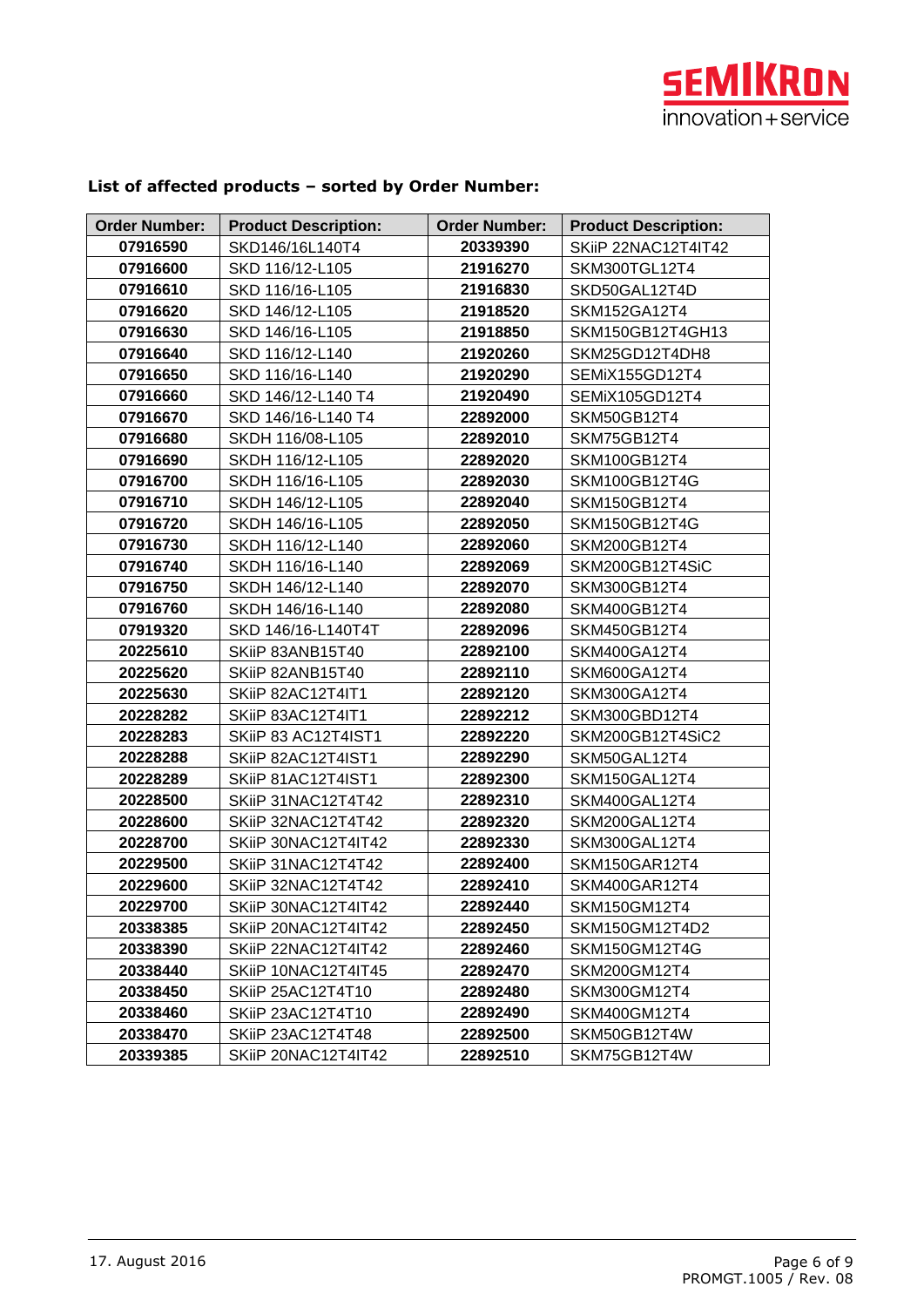

| <b>Order Number:</b> | <b>Product Description:</b> | <b>Order Number:</b> | <b>Product Description:</b> |
|----------------------|-----------------------------|----------------------|-----------------------------|
| 22892520             | SKM100GB12T4W               | 24919341             | SK75GD12T4Tp                |
| 22892530             | SKM150GB12T4GW              | 24919631             | SK25GD12T4ETp               |
| 22892600             | SKM100GAL12T4               | 24919720             | SK 120 GB 12F4 T            |
| 23916140             | SKiM455GD12T4D1             | 24919730             | <b>SK 95 GAB 06 UF</b>      |
| 23916170             | SKiM455GD12T4DM1            | 24919781             | SK25DGD12T4Tp               |
| 23916500             | SKiM304GD12T4D              | 24919800             | SK80TMLI12F4TpF0            |
| 23930170             | SKiM459GD12F4SC4            | 24919810             | SK50GLLE12F4TpF0            |
| 24914520             | SK 100 GH 12T4 T            | 24919891             | SK35DGD12T4Tp               |
| 24914780             | SK 100 GD 12T4 T            | 24919930             | SK80TMLI12F4TF0H            |
| 24914790             | SK 75 GD 12T4 T             | 24920011             | SK70MLI12T4Tp               |
| 24914800             | SK 35 DGDL 12T4 T           | 24920021             | SK150TMLI12F4Tp             |
| 24914810             | SK 25 DGDL 12T4 T           | 24920030             | SK81TMLI12F4TF0             |
| 24914820             | SK 50 DGDL 12T4 T           | 24920041             | SK35MLI12T4p                |
| 24914830             | SK 10 GD 12T4 ET            | 24920050             | SK 15 DGDL 12T4 ETK         |
| 24914840             | SK 15 GD 12T4 ET            | 24920111             | SK80TMLI12F4Tp              |
| 24914850             | SK 25 GD 12T4 ET            | 24920140             | SK 25 GAR 12F4 TSC          |
| 24914860             | SK 35 GD 12T4 ET            | 24920161             | SK40DGRT12F4SCp             |
| 24914870             | SK 10 DGDL 12T4 ET          | 24920170             | SK80GD12F4T                 |
| 24914880             | SK 15 DGDL 12T4 ET          | 24920181             | SK10GD12T4ETp               |
| 24914890             | SK 25 GB 12T4               | 24920230             | SK 150 DGL 12T4             |
| 24914900             | SK 35 GB 12T4               | 24920240             | <b>SK 100 GH 12T4TYK</b>    |
| 24914910             | SK 50 GB 12T4 T             | 24920330             | SK40GLEF12F4TF1             |
| 24914920             | SK 75 GB 12T4 T             | 24920340             | SK160TMLI12F4TF1            |
| 24914930             | SK 100 GB 12T4 T            | 24920361             | SK100TMLI12F4TD1p           |
| 24914940             | SK 50 GD 12T4 T             | 24920370             | SK161TMLI12F4TF1            |
| 24915220             | SK 50 GH 12T4 T             | 24920460             | SK41GLEF12F4TF1             |
| 24915290             | SK 75 GAL 12T4              | 24920481             | SK35GAMA12T4SCp             |
| 24915300             | <b>SK 75 GAR 12T4</b>       | 24920560             | SK100FLI12F4TF1             |
| 24915310             | SK 35 GD 12T4               | 24920560             | SK100FLI12F4TF1             |
| 24915330             | SK 75 BGA 12T4              | 24920811             | SK35GD12T4ETp               |
| 24915340             | SK 150 BGA 12T4             | 25221490             | SKiiP 38NAB12T4V1           |
| 24915850             | SK 35 GAL 12T4              | 25230210             | SKiiP 05ANB16V1             |
| 24915860             | SK 35 GAR 12T4              | 25230510             | SKiiP 39MLI12T4V1           |
| 24916340             | SK 75 GAL 12T4              | 25230740             | SKiiP 22NAS12F4V1           |
| 24917000             | <b>SK 10 GHR 12T4 II</b>    | 25231000             | <b>SKiiP 39AC12T4V21</b>    |
| 24917100             | SK 25 GH 12T4               | 25231090             | SKiiP 38AC12T4V2            |
| 24918360             | SK 35 GLF 12T4 T            | 25231400             | SKiiP 26AC12T4V1            |
| 24918530             | SK 35 BGB 12T4              | 25231410             | SKiiP 23NAB12T4V1           |
| 24919181             | SK50GD12T4Tp                | 25231420             | SKiiP 24NAB12T4V1           |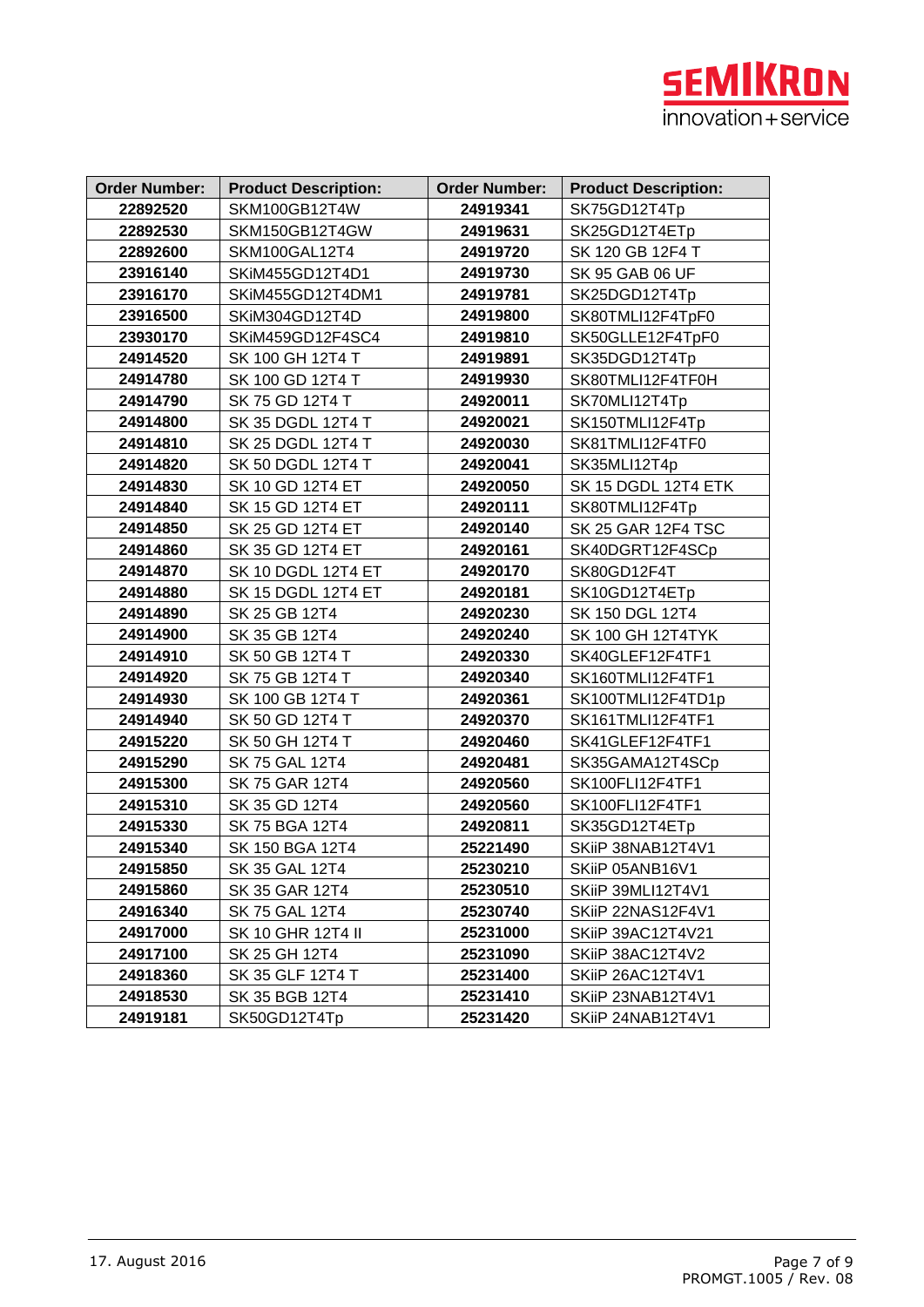

| <b>Order Number:</b> | <b>Product Description:</b> | <b>Order Number:</b> | <b>Product Description:</b> |
|----------------------|-----------------------------|----------------------|-----------------------------|
| 25231440             | SKiiP 12NAB12T4V1           | 25232670             | SKiiP 26 AC12T4V2           |
| 25231450             | SKiiP 39AC12T4V1            | 25232770             | SKiiP 39GA12T4V1            |
| 25231460             | SKiiP 24AC12T4V1            | 25232780             | SKiiP39TMLI12T4V2           |
| 25231470             | SKiiP 35NAB12T4V1           | 25232830             | SKiiP29TMLI12F4V1           |
| 25231480             | SKiiP 37AC12T4V1            | 25232850             | SKiiP 35TMLI12F4V2          |
| 25231490             | SKiiP 38NAB12T4V1           | 25232860             | SKiiP12NAB12T4V10           |
| 25231500             | SKiiP 34NAB12T4V1           | 25232870             | SKiiP 34NAB12T4V10          |
| 25231510             | SKiiP 23ACC12T4V10          | 25232920             | SKiiP39BBC12F4V1            |
| 25231520             | SKiiP 24ACC12T4V10          | 25232930             | SKiiP28BBC12F4V1            |
| 25231540             | SKiiP 23NAB12T4V10          | 25232960             | SKiiP 37NAS12F4V1           |
| 25231550             | SKiiP 25AC12T4V1            | 25238100             | SKiiP 24NAB12T4V2           |
| 25231560             | SKiiP 24NAB12T4V10          | 25238110             | SKiiP25AC12T4V25            |
| 25231570             | SKiiP 37NAB12T4V1           | 25241213             | SKiiP 24GB12T4V1            |
| 25231580             | SKiiP 11NAB12T4V1           | 25241215             | SKiiP 26GB12T4V1            |
| 25231590             | SKiiP 12AC12T4V1            | 25241223             | SKiiP 26GB12F4V1            |
| 25231600             | SKiiP 38AC12T4V1            | 25251400             | SKiiP26AC12T4V3             |
| 25231610             | SKiiP 11AC12T4V1            | 25261400             | SKiiP 26AC12T4V1            |
| 25231620             | SKiiP 26AC12T4V1            | 25261410             | SKiiP 23NAB12T4V1           |
| 25231630             | SKiiP 13AC12T4V1            | 25261420             | SKiiP 24NAB12T4V1           |
| 25231640             | <b>SKiiP 39AC12T4V10</b>    | 25261440             | SKiiP 12NAB12T4V1           |
| 25231670             | SKiiP 37NAB12T4V10          | 25261450             | SKiiP 39AC12T4V1            |
| 25231700             | SKiiP 25BBS12T4V1           | 25261460             | SKiiP 24AC12T4V1            |
| 25231710             | SKiiP25AC12F4V19            | 25261470             | SKiiP 35NAB12T4V1           |
| 25231720             | SKiiP38AC12F4V19            | 25261490             | SKiiP 38NAB12T4V1           |
| 25231730             | <b>SKiiP 39AC12F4V19</b>    | 25261570             | SKiiP 37NAB12T4V1           |
| 25231740             | SKiiP 35ACC12F4V1           | 25261580             | SKiiP 11NAB12T4V1           |
| 25231750             | SKiiP 35ACS12T4V1           | 25261640             | <b>SKiiP 39AC12T4V10</b>    |
| 25231760             | SKiiP 34ACS12T4V1           | 25262520             | SKiiP 23AC12T4V1            |
| 25232100             | SKiiP27AM12T4V1             | 27890112             | SEMiX202GB12T4s             |
| 25232430             | SKiiP 12ACC12T4V10          | 27890122             | SEMiX302GB12T4s             |
| 25232520             | SKiiP 23AC12T4V1            | 27890145             | SEMIX453GAL12T4s            |
| 25232540             | SKiiP 03NAC12T4V1           | 27890146             | SEMiX453GB12T4s             |
| 25232570             | SKiiP 26GH12T4V11           | 27890160             | SEMiX604GB12T4s             |
| 25232630             | <b>SKiiP 39AC12T4V16</b>    | 27890162             | SEMIX604GB12T4v6            |